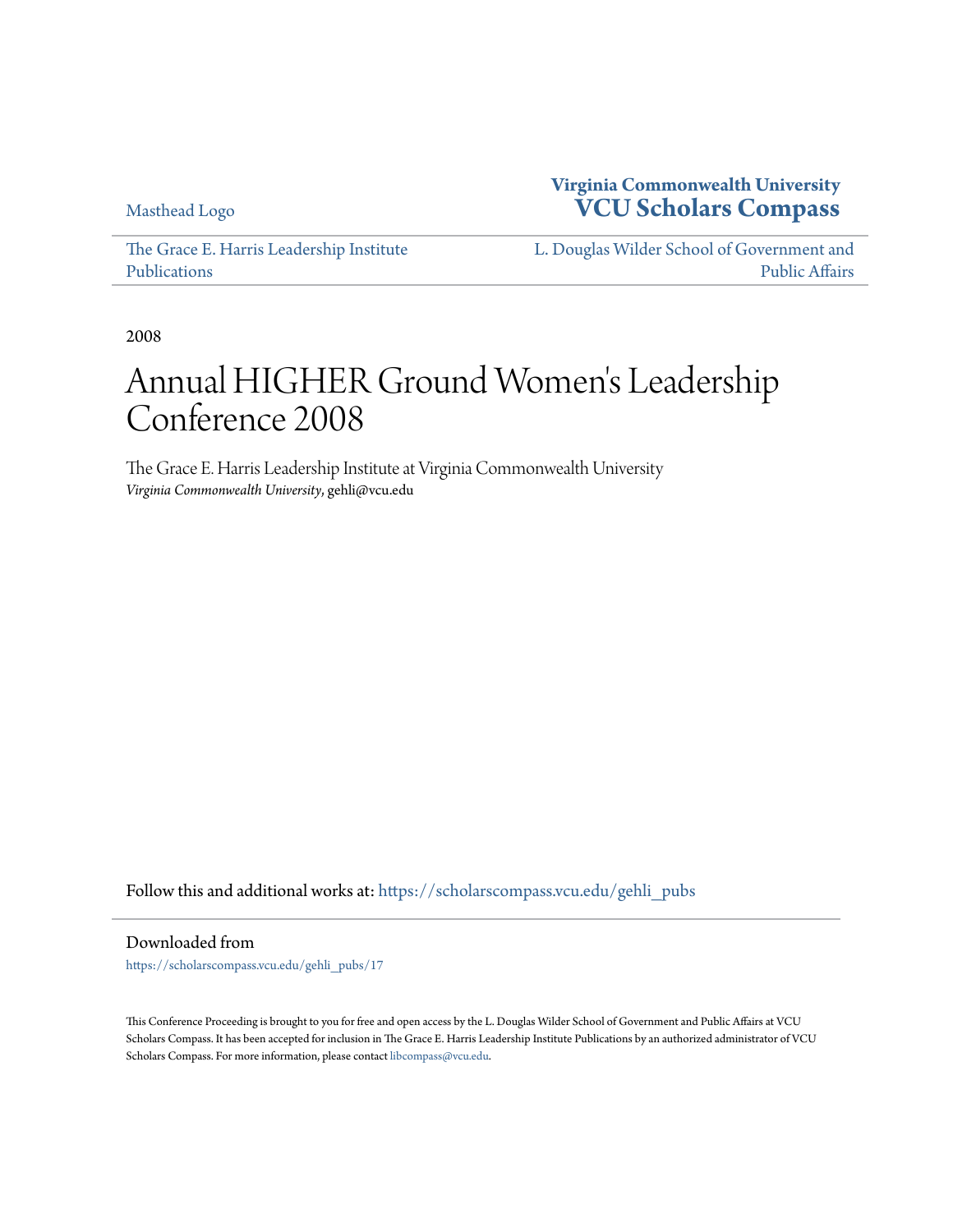Grace E. Harris Leadership Institute **HIGHER GROUND** WOMEN'S LEADERSHIP Development Program **LUNCHEON** 





 **Luncheon Keynote Speaker Stacy Hawkins Adams** 

 *nationally acclaimed author, speaker and freelance journalist* 

## **Featured Workshop Speakers**



*David Leong Professor*  VCU Theater Department



*Aaron Anderson Associate Professor*  VCU Theater Department



*Najmah Thomas Project Officer*  The Cameron Foundation



*Deborah Davis Chief Operating Officer*  VCU Medical Center

Friday, January 18, 2008 12:00 pm – 5:00 pm Comfort Inn Conference Center 3200 West Broad Street Richmond, Virginia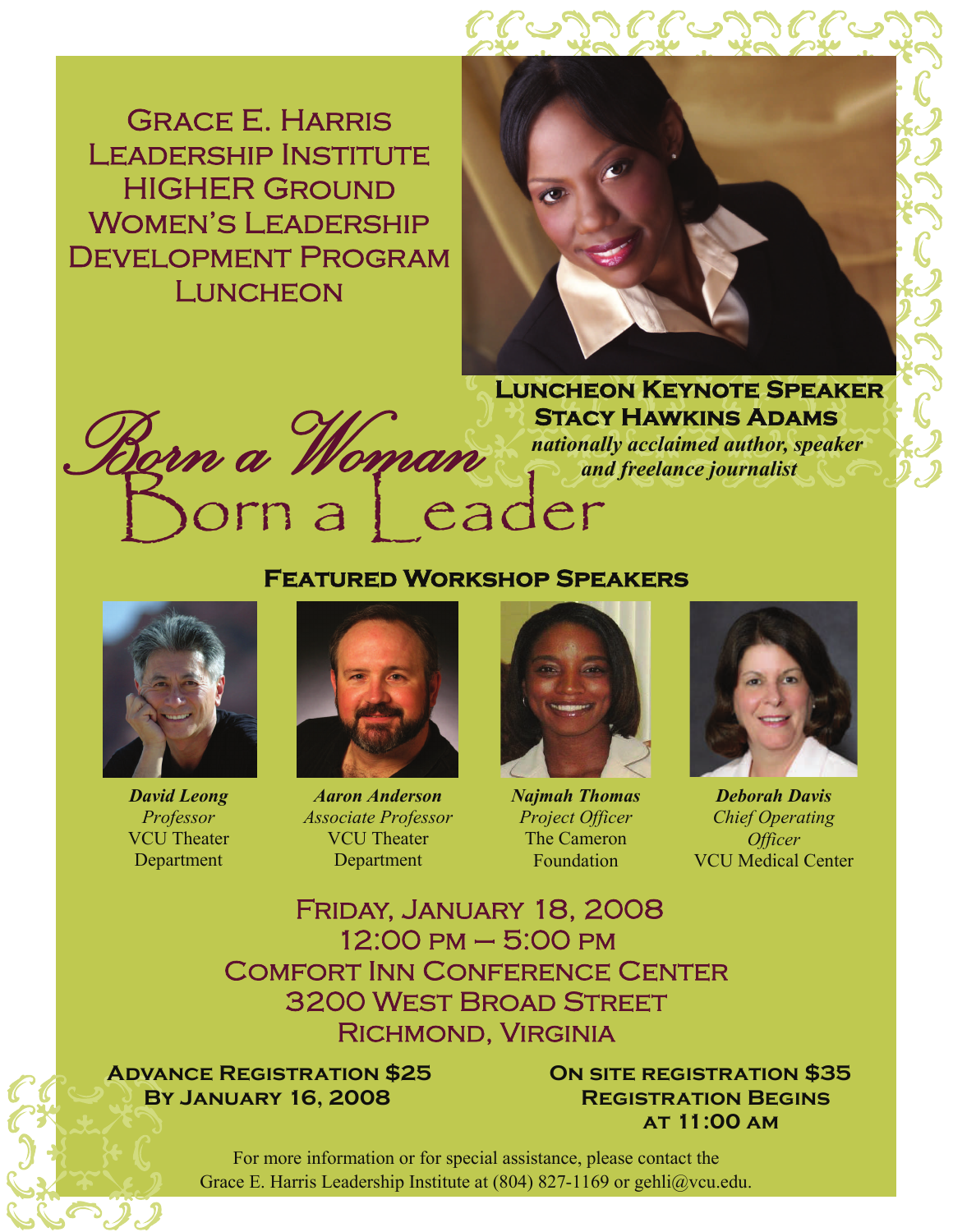| <b>VIRGINIA COMMONWEALTH UNIVERSITY</b><br><b>GRACE E. HARRIS LEADERSHIP INSTITUTE</b><br><b>HIGHER GROUND</b><br><b>WOMEN'S LEADERSHIP DEVELOPMENT PROGRAM</b><br><b>ANNUAL LUNCHEON</b><br>Born a Woman<br>Born a Jeader<br>FRIDAY, JANUARY 18, 2008<br><b>COMFORT INN CONFERENCE CENTER</b><br><b>3200 WEST BROAD STREET</b> |                                                                                                                                                                                                      |                                                                                                                          |
|---------------------------------------------------------------------------------------------------------------------------------------------------------------------------------------------------------------------------------------------------------------------------------------------------------------------------------|------------------------------------------------------------------------------------------------------------------------------------------------------------------------------------------------------|--------------------------------------------------------------------------------------------------------------------------|
| RICHMOND, VIRGINIA                                                                                                                                                                                                                                                                                                              |                                                                                                                                                                                                      |                                                                                                                          |
| **************************                                                                                                                                                                                                                                                                                                      |                                                                                                                                                                                                      |                                                                                                                          |
| $11:00$ a.m.                                                                                                                                                                                                                                                                                                                    | <b>Registration</b>                                                                                                                                                                                  |                                                                                                                          |
|                                                                                                                                                                                                                                                                                                                                 |                                                                                                                                                                                                      |                                                                                                                          |
| $12:00$ p.m.                                                                                                                                                                                                                                                                                                                    | <b>Welcoming Remarks</b>                                                                                                                                                                             | Dr. Grace E. Harris, Distinguished Professor<br>Grace E. Harris Leadership Institute<br>Virginia Commonwealth University |
|                                                                                                                                                                                                                                                                                                                                 |                                                                                                                                                                                                      |                                                                                                                          |
| $12:10$ p.m.                                                                                                                                                                                                                                                                                                                    | <b>Alumna Speaker</b>                                                                                                                                                                                | Reverend Angela S. Duncan, Chaplain<br>MCV Hospitals, VCU Medical Center<br>Higher Ground Alumna, Class of 2007          |
| -Buffet Lunch-                                                                                                                                                                                                                                                                                                                  |                                                                                                                                                                                                      |                                                                                                                          |
| $12:50$ p.m.                                                                                                                                                                                                                                                                                                                    | <b>Introduction of Speaker</b>                                                                                                                                                                       | Dr. Nakeina E. Douglas, Director<br>Grace E. Harris Leadership Institute<br>Virginia Commonwealth University             |
| $1:00$ p.m.                                                                                                                                                                                                                                                                                                                     | <b>Keynote Speaker</b>                                                                                                                                                                               | Stacy Hawkins Adams, Author<br><b>21st Century Women Leading with Excellence</b>                                         |
| $1:30$ p.m.                                                                                                                                                                                                                                                                                                                     | -Break-                                                                                                                                                                                              |                                                                                                                          |
|                                                                                                                                                                                                                                                                                                                                 | <b>Afternoon Plenary</b>                                                                                                                                                                             |                                                                                                                          |
| $1:45$ p.m.                                                                                                                                                                                                                                                                                                                     | David Leong, Professor<br>Aaron Anderson, Associate Professor<br>Theater Department, Virginia Commonwealth University<br>Deborah Davis, Chief Operating Officer<br>MCV Hospitals, VCU Medical Center |                                                                                                                          |
|                                                                                                                                                                                                                                                                                                                                 |                                                                                                                                                                                                      |                                                                                                                          |
|                                                                                                                                                                                                                                                                                                                                 | Najmah Thomas, Program Officer<br>The Cameron Foundation                                                                                                                                             |                                                                                                                          |
| 3:15 p.m.                                                                                                                                                                                                                                                                                                                       | -Break-                                                                                                                                                                                              |                                                                                                                          |
| 3:30 p.m.                                                                                                                                                                                                                                                                                                                       | <b>Networking Session</b>                                                                                                                                                                            |                                                                                                                          |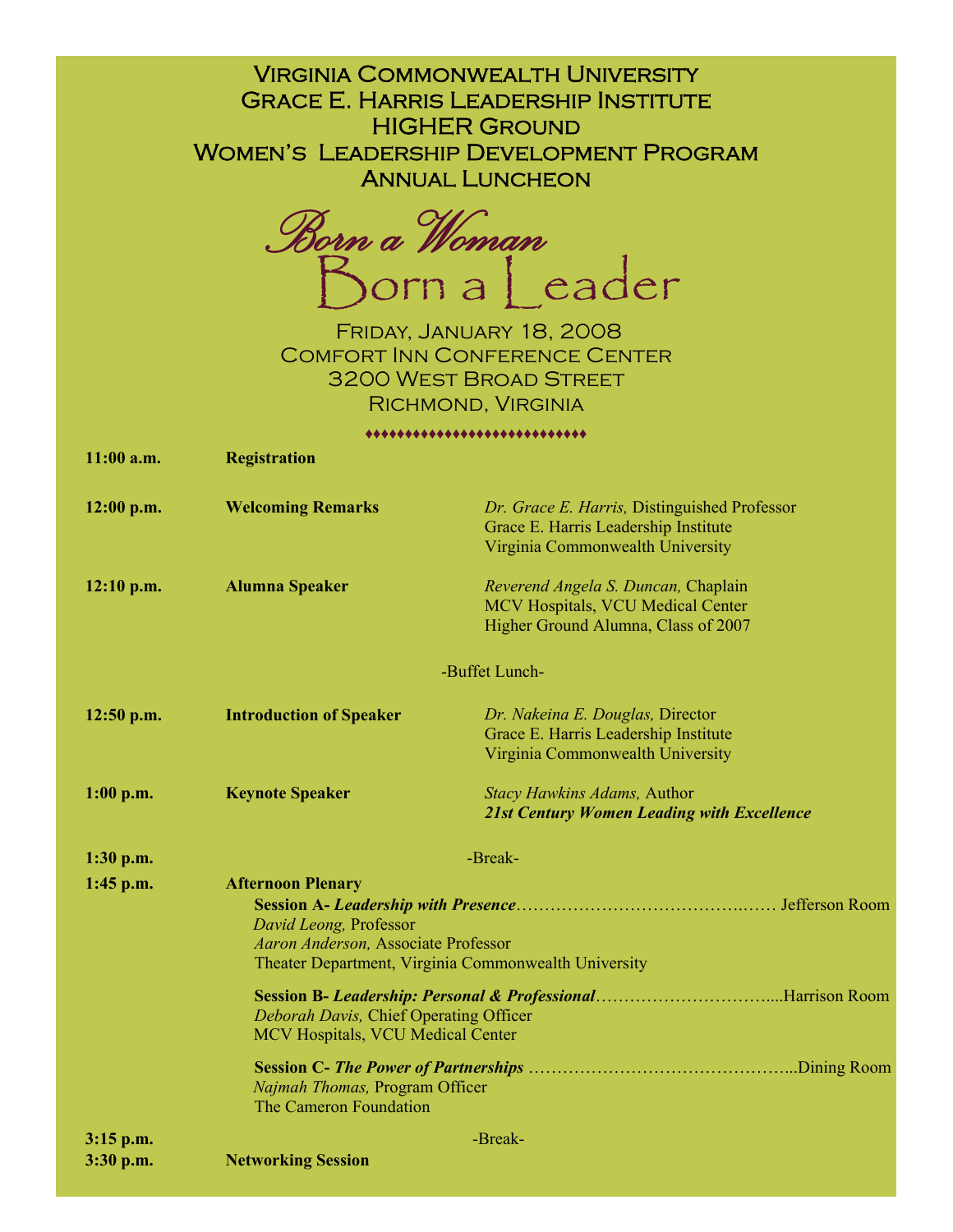**2008 HIGHER Ground Women's Leadership Development Luncheon** 

Comfort Inn Midtown, Richmond Virginia January 18, 2008



## **&Keynote Speaker**

**Stacy Hawkins Adams** is a nationally acclaimed author, speaker and freelance journalist whose novels help readers laugh, heal and seek to lead more meaningful lives.

Her debut novel, *Speak To My Heart*, was voted 2004 Best New Multicultural Christian Fiction, and Stacy was named 2004 Best New Multicultural Christian Fiction Author by Shades of Romance Magazine. Black Expressions Book Club dubbed her a literary "Rising Star."

Her second book, *Nothing But the Right Thing,* has been a Barnes & Noble local bestseller, a Black Expressions Book Club Main Selection, and was chosen as a 2006 Summer Reading "Featured Selection" for Sybil's Book Club on the syndicated Tom Joyner Morning Show. The book recently was nominated for a 2007 Library of Virginia Literary Award in the fiction category. *Watercolored*  **Pearls,** her third novel, deals with the issues of self-esteem, grace, transformation and God's abiding love. It will be nationally released in October 2007. She also penned a short story, *The Inheritance*, for **The Midnight Clear,** an anthology of inspirational holiday tales written by more than 20 Christian fiction writers, including Essence bestselling authors Kendra Norman-Bellamy, Patricia Haley and Tia McCollors.

A former reporter and columnist for the Richmond Times-Dispatch, Stacy now freelances for a variety of publications, including **Heart & Soul** and **Gospel Today** magazines, AARP's **Bulletin** and on **[www.Crosswalk.com](http://www.crosswalk.com)**. She publishes a nationally-distributed electronic newsletter called *Life Untapped*™ that highlights prominent inspirational fiction and nonfiction authors and writing industry news each month. She also pens an online parenting column for Virginia Governor Tim Kaine's Smart Beginnings initiative and a bi-monthly newspaper column for working mothers called *Life Notes*. Stacy regularly appears on national and local radio programs to discuss the themes of self-acceptance, forgiveness and unconditional love that provide the foundation for her novels. Her journalistic work has allowed her to serve as an occasional broadcast reporter, and she has been a featured guest on the *Montel Williams Show*.

She is the president of the Richmond affiliate of the **American Christian Fiction Writers** and serves on the board of the **James River Writers**. When she's not writing or speaking, she devotes considerable time to an issue close to her heart - encouraging a love of reading in disadvantaged children. She promotes youth literacy through the Richmond affiliate of **[Reach Out and Read Virginia](http://www.reachoutandread.org) .**